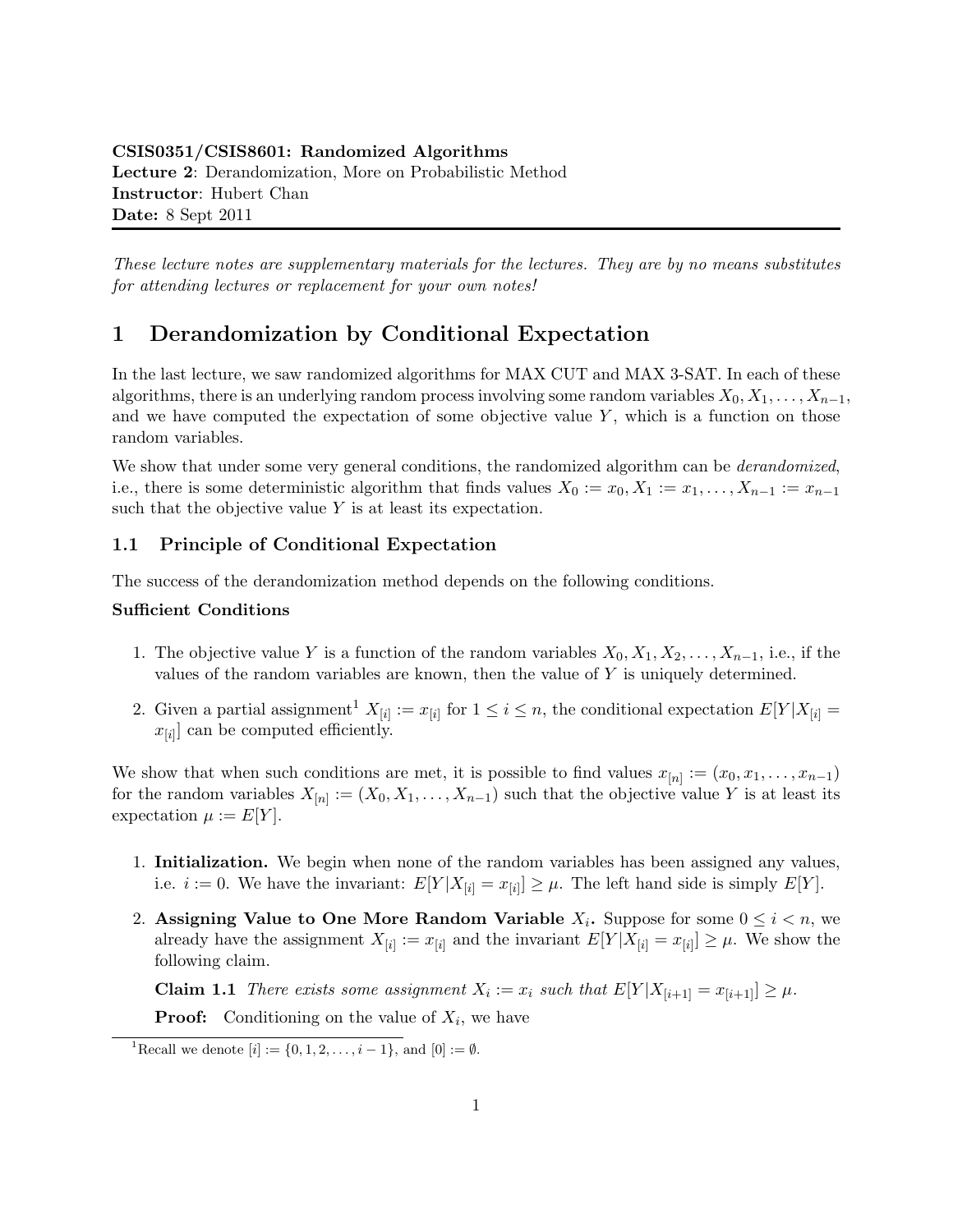$E[Y|X_{[i]} = x_{[i]}] = \sum_x Pr(X_i = x | X_{[i]} = x_{[i]}) E[Y|X_{[i]} = x_{[i]} \wedge X_i = x],$ 

where the summation is over the values x that  $X_i$  can take. Observe that by the invariant, that the left hand side is at least  $\mu$ . Hence, it follows that there exists some  $x_i$  such that  $E[Y|X_{[i]} = x_{[i]} \wedge X_i = x_i] \geq \mu.$ 

For each x, we test if  $E[Y|X_{[i]} = x_{[i]} \wedge X_i = x] \geq \mu$  and find such an  $x_i$ .

We assign  $X_i := x_i$ .

3. This continues until  $i = n$ , when all random variables have received their values. In this case, we have  $E[Y|X_{[n]} = x_{[n]}] \geq \mu$ , which means that under those values, the objective value Y is at least  $\mu$ .

## 1.2 Derandomization for MAX CUT

Given a graph  $G = (V, E)$ , where  $V := [n]$  is labeled by n integers. The randomized algorithm essentially assigns independently for each vertex  $i$ , a random variable  $X_i$  taking values uniformly in  $\{0,1\}$  (each with probability  $\frac{1}{2}$ ). The cut can be defined by  $C := \{i : X_i = 1\}$ .

The number Y of edges in the cut is a function of the random variables  $X_0, X_1, \ldots, X_{n-1}$ . For each edge  $e = \{i, j\} \in E$ , define  $Y_e$  to be 1 if  $X_i \neq X_j$  and 0 if  $X_i = X_j$ . Then,  $Y := \sum_{e \in E} Y_e$ .

It suffices to show that given a partial assignment  $X_{[i]} := x_{[i]}$ , the conditional expectation  $E[Y|X_{[i]}] =$  $x_{[i]}$  can be computed efficiently. By linearity of expectation, it is enough to consider, for each edge  $e = \{u, v\} \in E$ , the quantity  $E[Y_e | X_{[i]} = x_{[i]}].$  There are 3 cases to consider.

- 1. If none of  $X_u$  or  $X_v$  is assigned a value yet, the conditional expectation of  $Y_e$  is  $\frac{1}{2}$ , as before.
- 2. If exactly one of  $X_u$  and  $X_v$  is assigned a value, check that the conditional expectation  $Y_e$  is also  $\frac{1}{2}$ .
- 3. If both of  $X_u$  and  $X_v$  already have been assigned values, then  $Y_e$  is 1 if they receive different values and 0 otherwise.

The running time of the derandomization algorithm is  $O(mn)$ , where m is the number of edges.

## 1.3 Derandomization of MAX 3-SAT

The argument is similar. The important part is given a partial assignment of variables, what is the (conditional) probability that a clause is satisfied? There are some cases to consider:

- 1. If the partial assignment makes the clause satisfied, then it is 1;
- 2. if there are 3 unassigned variables in the clause, then it is  $\frac{7}{8}$ ;
- 3. if there are 2 unassigned variables in the clause, then it is  $\frac{3}{4}$ ;
- 4. if there is 1 unassigned variable in the clause, then it is  $\frac{1}{2}$ ;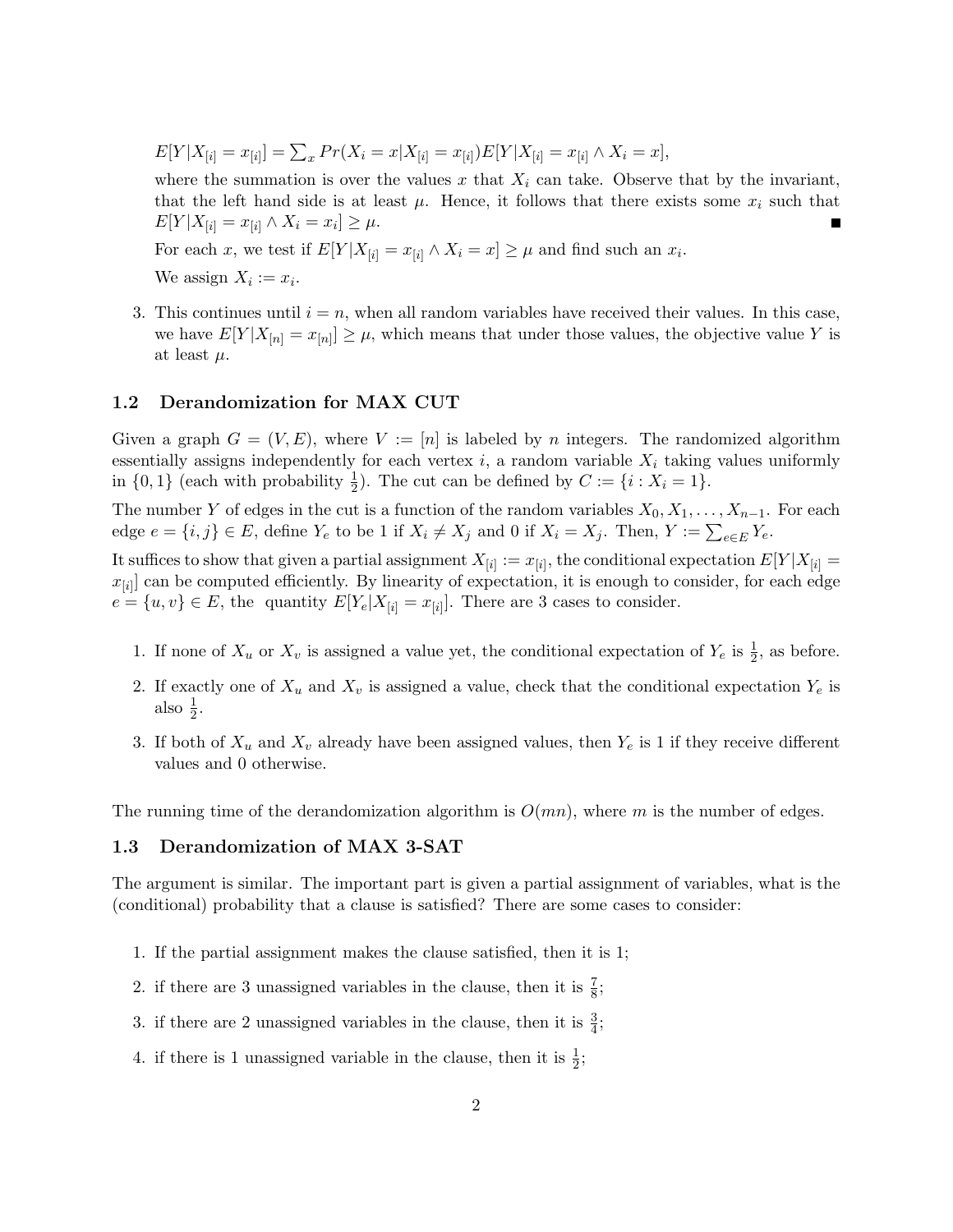5. if there is no more unassigned variables in the clause, then it is 0.

One can check that for m clauses in n variables, the derandomized procedure takes time  $O(mn)$ .

# 2 Graphs with No Short Cycles: Method of Alteration

When we use the probabilistic method, after we run the experiment, sometimes we have to make minor alteration to the outcome in order to obtain a desirable solution. We demonstrate this method by considering the number of edges in a graph with no short cycles.

**Definition 2.1** An undirected graph  $G = (V, E)$  contains a cycle of length l if there are l vertices  $v_1, v_2, \ldots, v_l$  such that all l edges  $\{v_1, v_2\}, \{v_2, v_3\}, \ldots, \{v_{l-1}, v_l\}, \{v_l, v_1\} \in E$  are present. The minimum length of a cycle is 3; note that there is no cycle of length 2.

Question. Suppose a graph has no cycles of length l or less. What is the maximum number of edges that it can have?

Observe that we are trying to optimize two conflicting objectives: adding more edges means eventually creating short cycles. In the extreme case, in a complete graph, every 3 points form a 3-cycle.

**Theorem 2.2** There exists an n-vertex graph with no cycles of length l or less that has at least  $\Omega(n^{1+\frac{1}{l-1}})$  edges.

We proof the special case for  $l = 3$ . The general case will appear in a homework question.

**Definition 2.3 (Random Graph**  $G_{n,p}$ ) Consider the following experiment. Let V be a set of n vertices. We form a random graph  $(V, E)$  in the following way. For each unordered pair  $\{u, v\} \in$  $\binom{V}{2}$  $\binom{V}{2}$ , independently add an edge between u and v with probability p, i.e.,  $Pr(\{u, v\} \in E) = p$ . The resulting graph is known as  $G_{n,p} := (V, E)$ .

Note that for any graph G with index set V,  $Pr(G_{n,p} = G) > 0$ . Our candidate graph could be generated by the process. If we want more edges, then  $p$  should be large; if we do not want short cycles, then  $p$  should be small. We will find the best value of  $p$  to balance between the two requirements..

### 2.1 Without alteration: How lucky can we be?

Our best hope is to prove that with non-zero probability, both of the following events A and B happen. Event A is the event that  $G_{n,p}$  has a large number X of edges. Event B is the event that there are no triangles in  $G_{n,p}$ .

Consider event B first. Group the n vertices into  $\frac{n}{3}$  groups, each of size 3. (For the time being, assume  $n$  is divisible by 3.) Look at one such group. The probability that there is no triangle between 3 vertices is  $(1-p^3)$ . The probability that this holds for all  $\frac{n}{3}$  groups is  $(1-p^3)^{n/3}$ . Hence,  $Pr(B) \leq (1-p^3)^{n/3}$ , which is quite small (exponentially small with respect to n).

Note that the events A and B are not independent. If we want to use the union bound  $Pr(\overline{A} \cup \overline{B}) \le$  $Pr(\overline{A})+Pr(\overline{B})$  to give an upper bound on the failure probability, we would need to prove something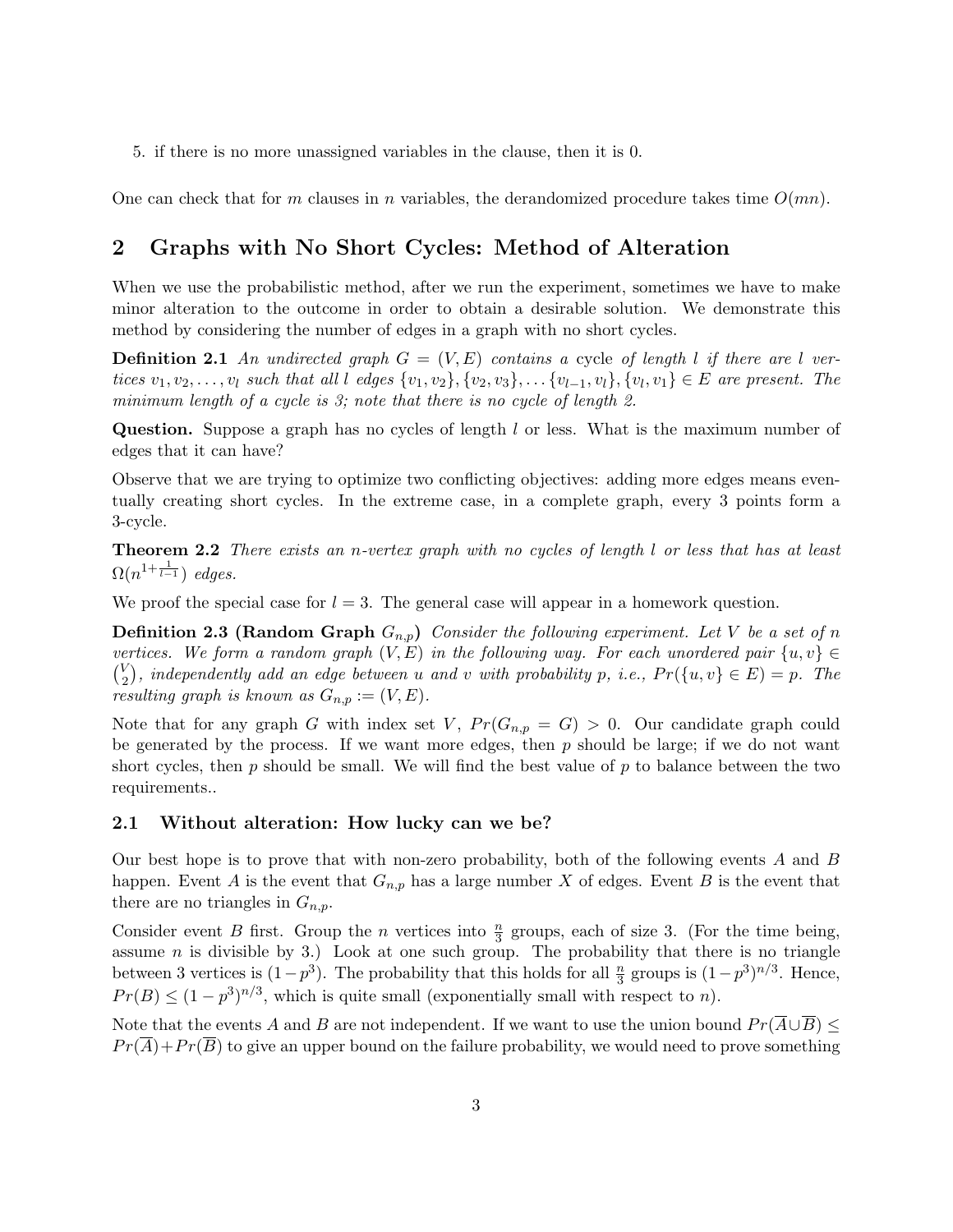like the failure probability  $Pr(\overline{A})$  is less than  $(1-p^3)^{n/3}$ . Since this is small, it is difficult to show that the number of edges  $X$  is large using this approach.

Consider another approach. Although with high probability, there would exist a triangle, the number Y of triangles is not too big. Here is an idea. We run the experiment and form  $G_{n,p}$ . Let  $X$  be the number of edges and  $Y$  be the number of triangles. We pick one edge from each triangle and remove it. In the worst case, we remove  $Y$  edges from the graph.

After this alteration, the graph would have no triangles, and the number of edges in the remaining graph is at least  $Z := X - Y$ . By choosing the probability p carefully, we show that with non-zero probabilitiy, Z is large.

First observe the following quantities.

Claim 2.4 We have the following.

1. 
$$
E[X] = {n \choose 2}p
$$
  
2.  $var[X] = {n \choose 2}p(1)$ 

3.  $E[Y] = \binom{n}{3}$  $n \choose 3} p^3$ .

**Proof:** The first two results follow from the fact that X has a binomial distribution with  $\binom{n}{2}$  $\binom{n}{2}$ objects and probability p. The last result follows from the fact that there are  $\binom{n}{3}$  $\binom{n}{3}$  ways to form a cycle in a graph, and the probability that each of them is formed is  $p^3$ .

We can proceed in two ways: (1) using probability or (2) using expectation.

### 2.2 By Probability

Suppose we can show the following:

1. For some  $\alpha > 0$ ,  $Pr(X < E[X] - \alpha) < \frac{1}{2}$  $\frac{1}{2}$ .

 $-p$ )

2. For some  $\beta > 0$ ,  $Pr(Y > \beta) < \frac{1}{2}$  $\frac{1}{2}$ .

Using union bound, we know that with non-zero probability neither events happen, and in that case, we have  $Z := X - Y \ge E[X] - \alpha - \beta$ .

We first choose p such that  $E[X] \ge 4E[Y]$ . Observe that we can choose  $p := \sqrt{\frac{3}{8r}}$  $\frac{3}{8n}$ . Check that  $E[X] = \Theta(n^{1.5}).$ 

For the first event, observe by Chebyshev's inequality,  $Pr(X < E[X] - \alpha) \leq Pr(|X - E[X]|$  $\alpha$ )  $\lt \frac{var[X]}{\alpha^2} \le \frac{{n \choose 2} p}{\alpha^2}$ . The last quantity is at most  $\frac{1}{2}$ , if we set  $\alpha := \sqrt{2{n \choose 2}}$  $n_2^n$ ) $p = \Theta(n^{0.75})$ .

For the second event, by Markov's inequality, if we set  $\beta := 2E[Y]$ , then  $Pr[Y > \beta] < \frac{1}{2}$  $\frac{1}{2}$ . Hence, it follows that with non-zero probability, we have

$$
Z := X - Y \ge E[X] - \alpha - 2E[Y] \ge E[X] - \alpha - \frac{1}{2}E[X] = \frac{E[X]}{2} - \sqrt{2\binom{n}{2}p} \ge \Omega(n^{1.5}).
$$